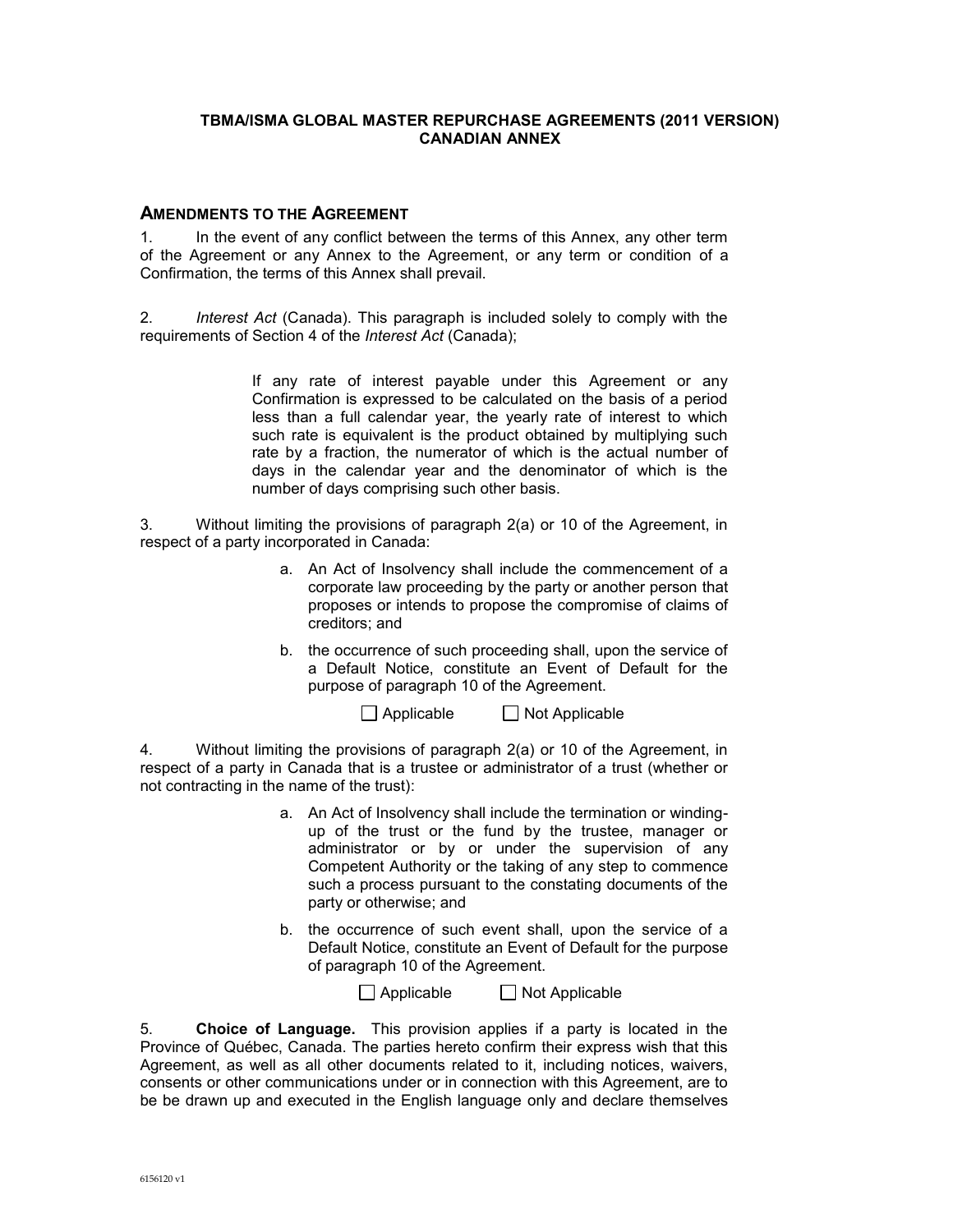satisfied with this; les parties aux présentes confirment leur volonté expresse de voir la présente convention de même que tous les documents, y compris tous avis, renonciation, consentement ou autre communication, s'y rattachant, rédigés et signés en langue anglaise seulement et s'en déclarent satisfaits.

6. **Execution Outside Québec.** This provision applies if a party is located in the Province of Québec, Canada and is part of Québec's civil administration. The parties agree that this Agreement, including any document requiring execution entered into in connection with it, will be effective only upon its execution by Party [A/B] outside of Québec and that, accordingly, the Agreement will be deemed to have been entered into outside of Québec.

7. **Quebec Derivatives Act Representation.** To the extent that any Transaction may be construed as a "derivative", as such term is interpreted under the Derivatives Act (Quebec), related regulations and applicable policy statements (e.g. if forward transactions are included), each of the parties represents and warrants immediately before the entering into of each such Transaction that it is an "accredited counterparty", as such term is understood under such law, regulations and policy statements.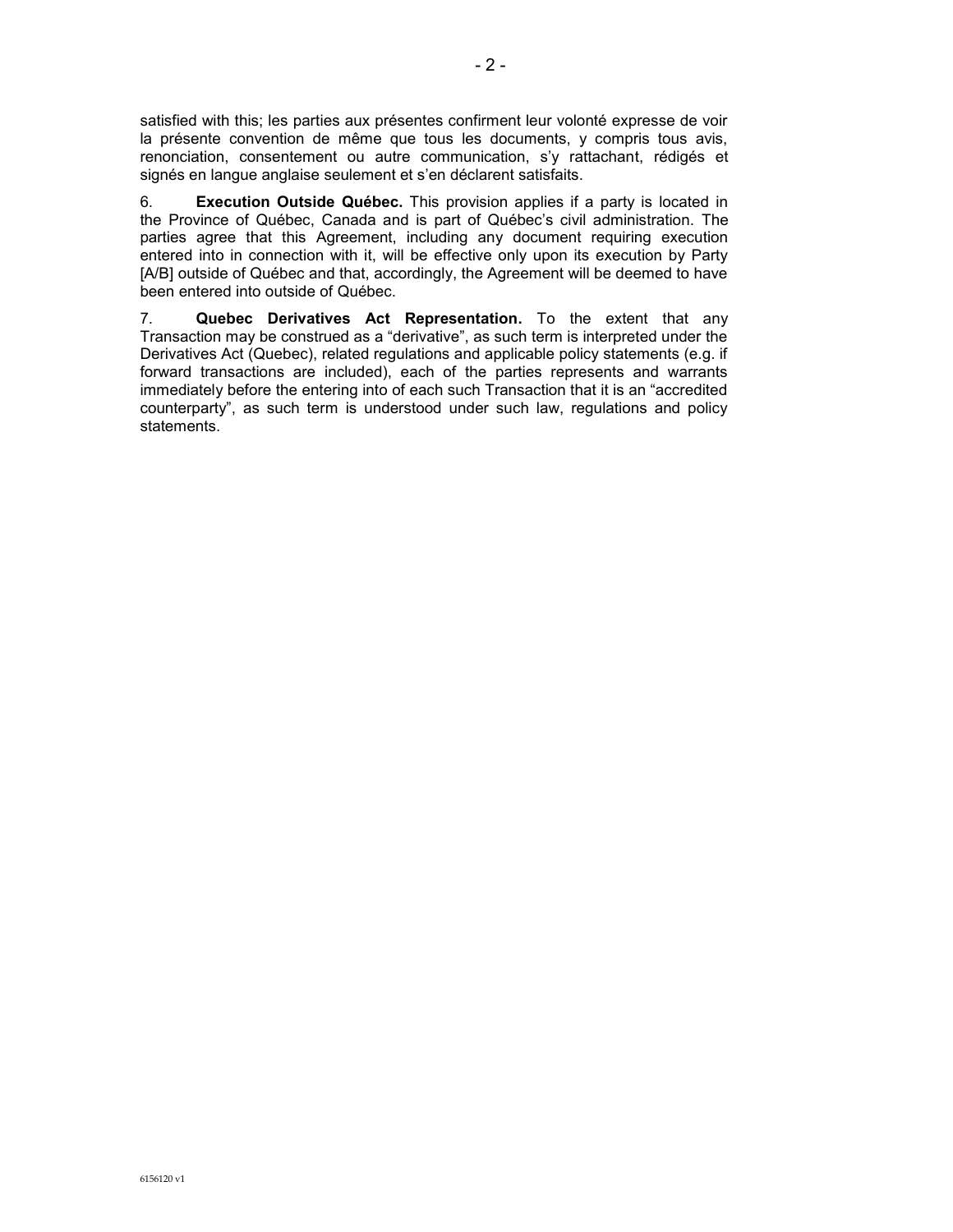#### **GUIDANCE NOTES TO THE CANADIAN ANNEX**

For domestic Canadian Transactions, Transactions which involve Canadian dollar denominated securities, or cross-border Transactions in which one of the parties (i) is a resident of Canada, (ii) has a principal place of business in Canada, or (iii) expects to perform or account for all or part of the Transaction (including by the selection of a Designated Office or address for notice or service) in Canada, the parties should consider the use of this Annex. These notes indicate in which circumstances it is appropriate to use each clause.

#### **Interest Act Provision (paragraph [2](#page-0-0) above)**

This clause should be used domestic Canadian Transactions, Transactions which involve Canadian dollar denominated securities, or cross-border Transactions in which one of the parties (i) is a resident of Canada, (ii) has a principal place of business in Canada, or (iii) expects to perform or account for all or part of the Transaction (including by the selection of a Designated Office or address for notice or service) in Canada.

Section 4 of the *Interest Act* requires any interest rate expressed in an agreement to be expressed as an annual rate, meaning on the basis of the actual number of days in the year. This provision has the effect of expressing as an annual rate any rate in the Agreement or a Transaction that is not so expressed. It does not change the rate of interest payable, simply the expression of that rate.

### **Corporate Plan of Arrangement Amendment (paragraph [3](#page-0-1) above)**

This amendment is required only where the Party is incorporated under Canadian law.

This amendment is included in order to ensure that corporate plan of arrangement proceedings commenced by the insolvent party itself under Canadian business corporation legislation are covered as Acts of Insolvency.

In choosing Applicable or Not Applicable note that this provision is relevant only where the corporation is incorporated under legislation that provides for a plan of arrangement procedure, namely incorporated under the *Canada Business Corporations Act*, the Ontario *Business Corporations Act* or similar business corporations legislation in other provinces of Canada. Such a procedure does not apply to financial institutions such as banks, insurance companies, or other entity types such as trusts. It may apply to a business corporation that is a partner in a limited partnership.

It may be necessary to consider additional amendments to this definition where dealing with special entity types, such as railway companies, municipal corporations, sovereigns and sovereign entities, or special purpose corporations.

#### **Voluntary or Involuntary Wind-up of Trusts (paragraph 4 above)**

In choosing Applicable or Not Applicable note that this amendment is required only where the Canadian party is a mutual fund trust or other investment trust or a pension fund (or the trustee or administrator of such a trust fund). Such an entity type may be terminated or wound-up pursuant to provisions of the trust documentation or, whether the entity is regulated, by or under the supervision of the regulator, including in cases where it is in insolvent circumstances. This additional Act of Insolvency is recommended in such circumstances.

### **Québec Language Legislation (paragraphs 5 and 6 above)**

Paragraph 5. Québec legislation (the *Charter of the French Language*) requires that standard form written contracts between non-governmental parties be written in the French language unless the parties expressly request the use of the English language or any other language. Therefore it is